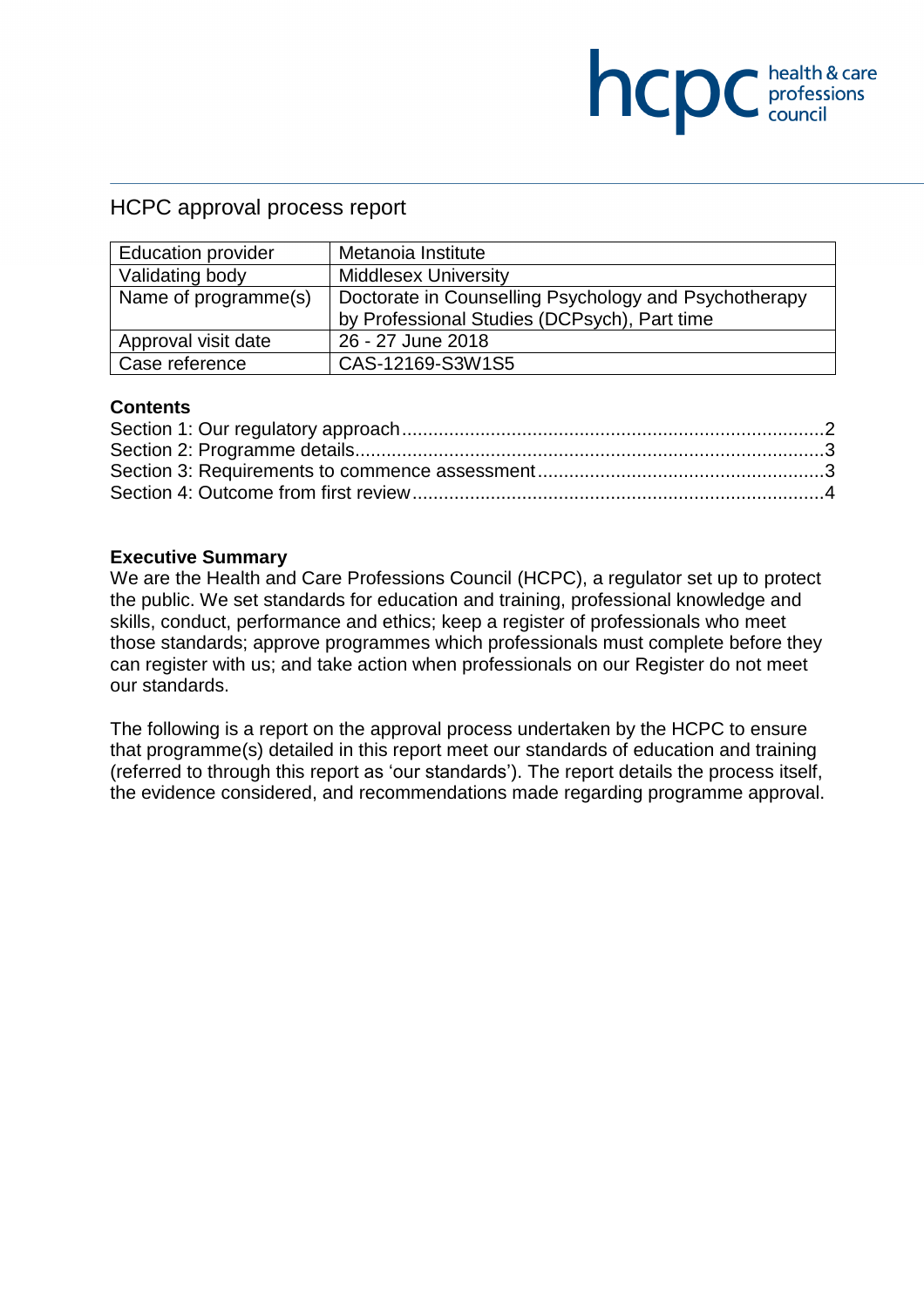# Section 1: Our regulatory approach

## **Our standards**

We approve programmes that meet our education standards, which ensure individuals that complete the programmes meet proficiency standards. The proficiency standards set out what a registrant should know, understand and be able to do when they complete their education and training. The education standards are outcome focused, enabling education providers to deliver programmes in different ways, as long as individuals who complete the programme meet the relevant proficiency standards.

Programmes are normally approved on an open-ended basis, subject to satisfactory engagement with our monitoring processes. Programmes we have approved are listed on our website.

#### **How we make our decisions**

We make independent evidence based decisions about programme approval. For all assessments, we ensure that we have profession specific input in our decision making. In order to do this, we appoint partner visitors to undertake assessment of evidence presented through our processes. The visitors make recommendations to the Education and Training Committee (ETC). Education providers have the right of reply to the recommendation of the visitors, inclusive of conditions and recommendations. If an education provider wishes to, they can supply 'observations' as part of the process.

The ETC make decisions about the approval and ongoing approval of programmes. In order to do this, they consider recommendations detailed in process reports, and any observations from education providers (if submitted). The Committee meets in public on a regular basis and their decisions are available to view on our website.

#### **HCPC panel**

We always appoint at least one partner visitor from the profession (inclusive of modality and / or entitlement, where applicable) with which the assessment is concerned. We also ensure that visitors are supported in their assessment by a member of the HCPC executive team. Details of the HCPC panel for this assessment are as follows:

| Jai Shree Adhyaru  | Practitioner psychologist - Counselling |
|--------------------|-----------------------------------------|
|                    | psychologist                            |
| Prisha Shah        | Lav                                     |
| Linda Mutema       | Radiographer - Diagnostic radiographer  |
| <b>Niall Gooch</b> | <b>HCPC</b> executive                   |

#### **Other groups involved in the approval visit**

There were other groups in attendance at the approval visit as follows. Although we engage in collaborative scrutiny of programmes, we come to our decisions independently.

| Karen Chetwynd  | Independent chair<br>(supplied by the education<br>provider) | Metanoia Institute |
|-----------------|--------------------------------------------------------------|--------------------|
| Douglas Bertram | Secretary (supplied by the<br>education provider)            | Metanoia Institute |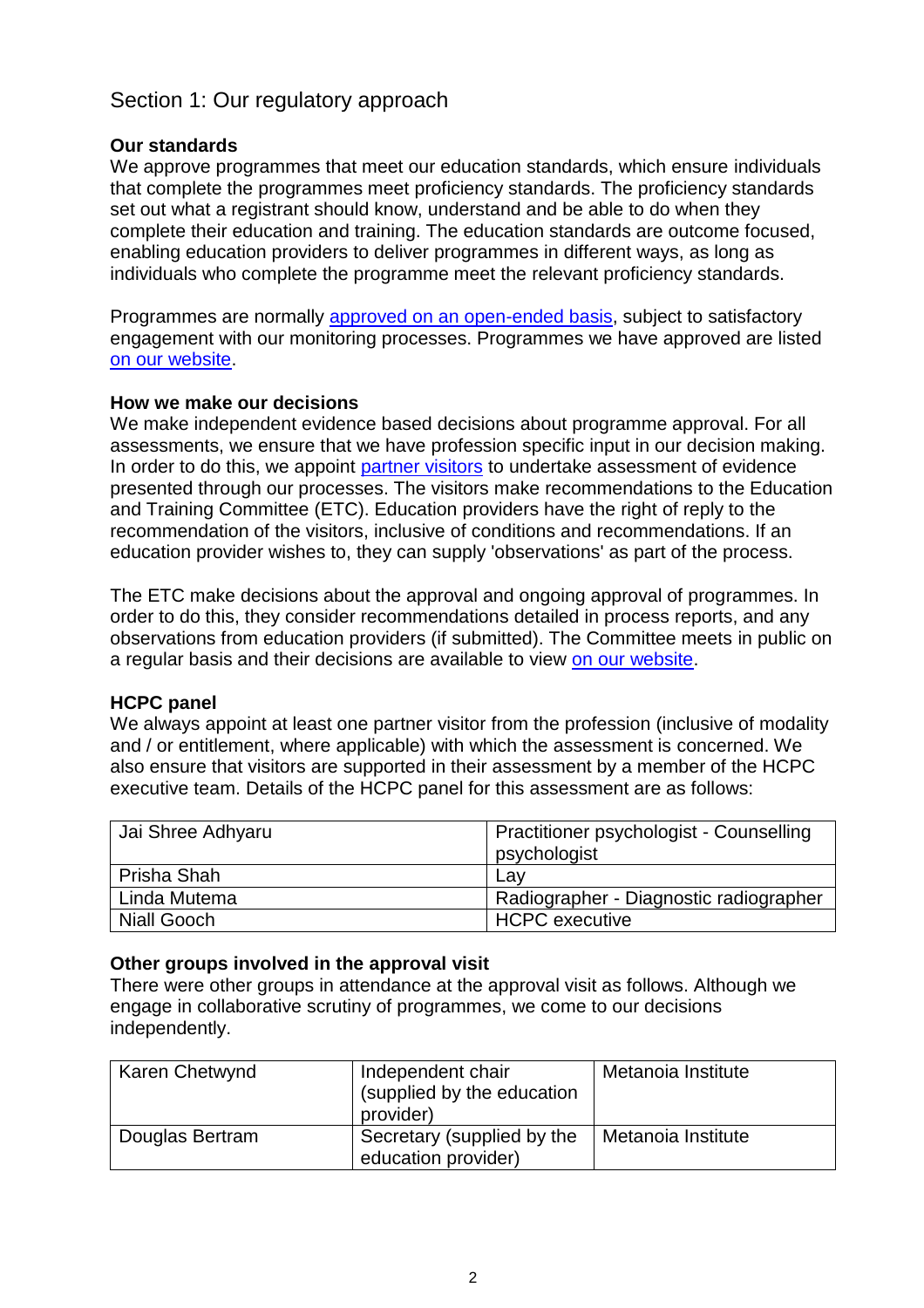## Section 2: Programme details

| Programme name       | Doctorate in Counselling Psychology and Psychotherapy by<br>Professional Studies (DCPsych) |
|----------------------|--------------------------------------------------------------------------------------------|
| Mode of study        | PT (Part time)                                                                             |
| Profession           | Practitioner psychologist                                                                  |
| Modality             | Counselling psychologist                                                                   |
| First intake         | 01 January 2001                                                                            |
| Maximum learner      | Up to 18                                                                                   |
| cohort               |                                                                                            |
| Intakes per year     |                                                                                            |
| Assessment reference | APP01787                                                                                   |

We undertook this assessment via the approval process, which involves consideration of documentary evidence and an onsite approval visit, to consider whether the programme continues to meet our standards. We decided to assess the programme via the approval process due to the outcome of a previous assessment. The visitors in an annual monitoring audit process were not able to determine whether certain standards were met and so recommended a visit.

## Section 3: Requirements to commence assessment

In order for us to progress with approval and monitoring assessments, we require certain evidence and information from education providers. The following is a list of evidence that we asked for through this process, and whether that evidence was provided. Education providers are also given the opportunity to include any further supporting evidence as part of their submission. Without a sufficient level of evidence, we need to consider whether we can proceed with the assessment. In this case, we decided that we were able to undertake our assessment with the evidence provided.

| <b>Required documentation</b>       | <b>Submitted</b> |
|-------------------------------------|------------------|
| Programme specification             | Yes              |
| Module descriptor(s)                | Yes              |
| Handbook for learners               | Yes              |
| Handbook for practice based         | Yes              |
| learning                            |                  |
| Completed education standards       | Yes              |
| mapping document                    |                  |
| Completed proficiency standards     | Yes              |
| mapping document                    |                  |
| Curriculum vitae for relevant staff | Yes              |
| External examiners' reports for the | Yes              |
| last two years, if applicable       |                  |

We also expect to meet the following groups at approval visits:

| <b>Group</b>                 | <b>Met</b> |
|------------------------------|------------|
| Learners                     | Yes        |
| Senior staff                 | Yes        |
| Practice education providers | Yes        |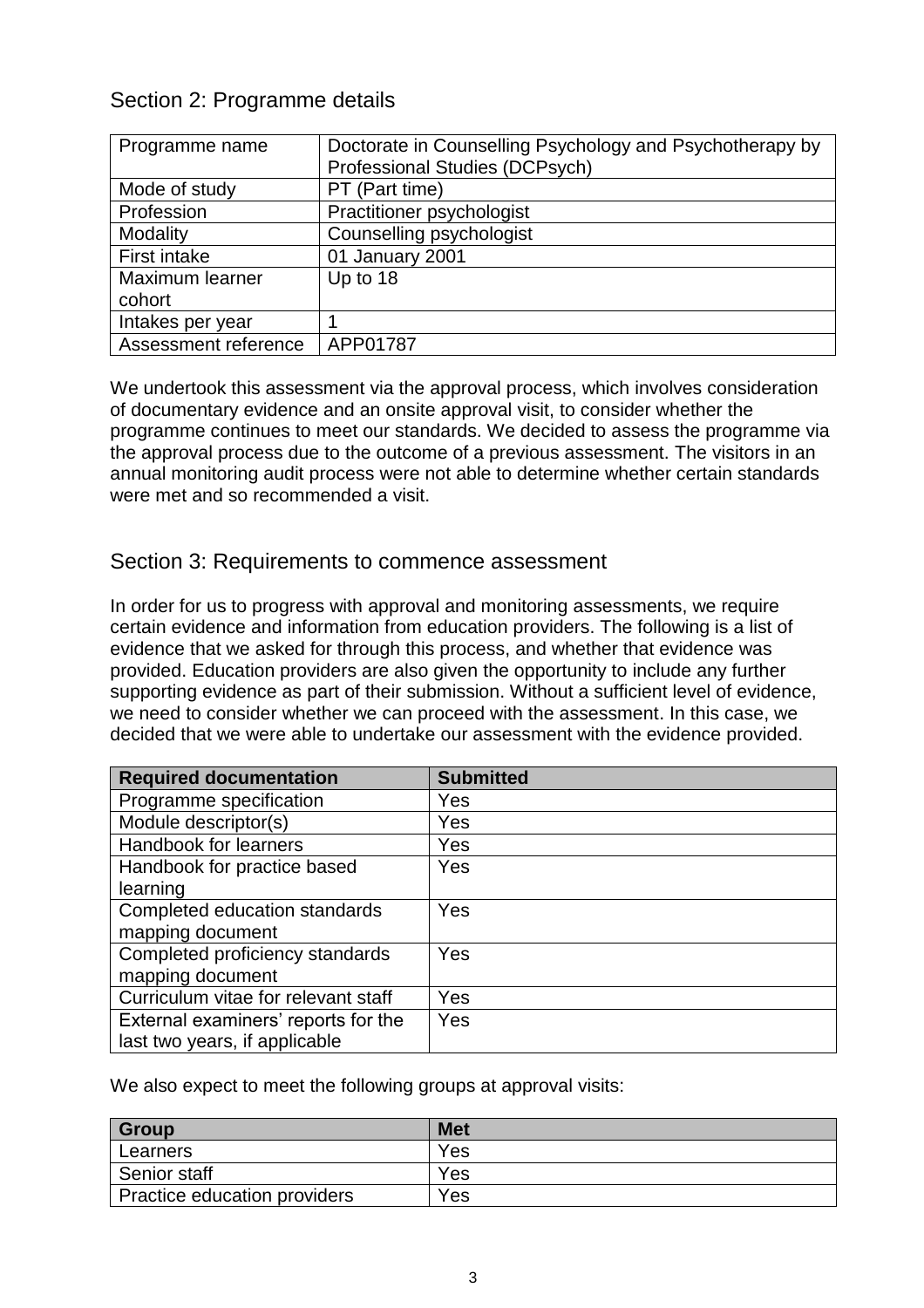| Service users and carers (and / or | Yes |
|------------------------------------|-----|
| their representatives)             |     |
| Programme team                     | Yes |
| Facilities and resources           | Yes |

# Section 4: Outcome from first review

## **Recommendation of the visitors**

In considering the evidence provided by the education provider as part of the initial submission and at the approval visit, the visitors' recommend that there was insufficient evidence to demonstrate that our standards are met at this time, but that the programme(s) should be approved subject to the conditions noted below being met.

## **Conditions**

Conditions are requirements that must be met before programmes can be approved. We set conditions when there is insufficient evidence that standards are met. The visitors were satisfied that a number of the standards are met at this stage. However, the visitors were not satisfied that there is evidence that demonstrates that the following standards are met, for the reasons detailed below.

We expect education providers to review the issues identified in this report, decide on any changes that they wish to make to programmes, and then provide any further evidence to demonstrate how they meet the conditions. We set a deadline for responding to the conditions of 28 September 2018.

#### **2.3 The admissions process must ensure that applicants have a good command of English.**

**Condition:** The education provider must demonstrate how they will ensure that all applicants have a good command of written English.

**Reason:** The visitors reviewed the evidence provided for this standard, which included an overview of the selection process. During the programme team meeting it was mentioned that in a previous cohort one learner had left the programme, by mutual consent, because they were unable to write English in an academic style to an appropriate level to pass some of the assessments. There was no indication that this learner had been unsuitable for the programme in any other way, so the visitors considered that the issue was with how the education provider's admission process ensured that applicants have a good command of written English. From the documentation, the visitors could not see that the education provider had a process in place to prevent something similar happening again. They had seen an overview of the selection process but could not see a specific reference to a test of proficiency in academic writing. The visitors were therefore unable to determine whether the education provider had an effective process in place for assessing an applicant's command of English, for example a test or a process of sampling academic writing, which would ensure that learners were able to complete the programme successfully. They therefore require the education provider to demonstrate how they will ensure that all applicants have a good command of written English.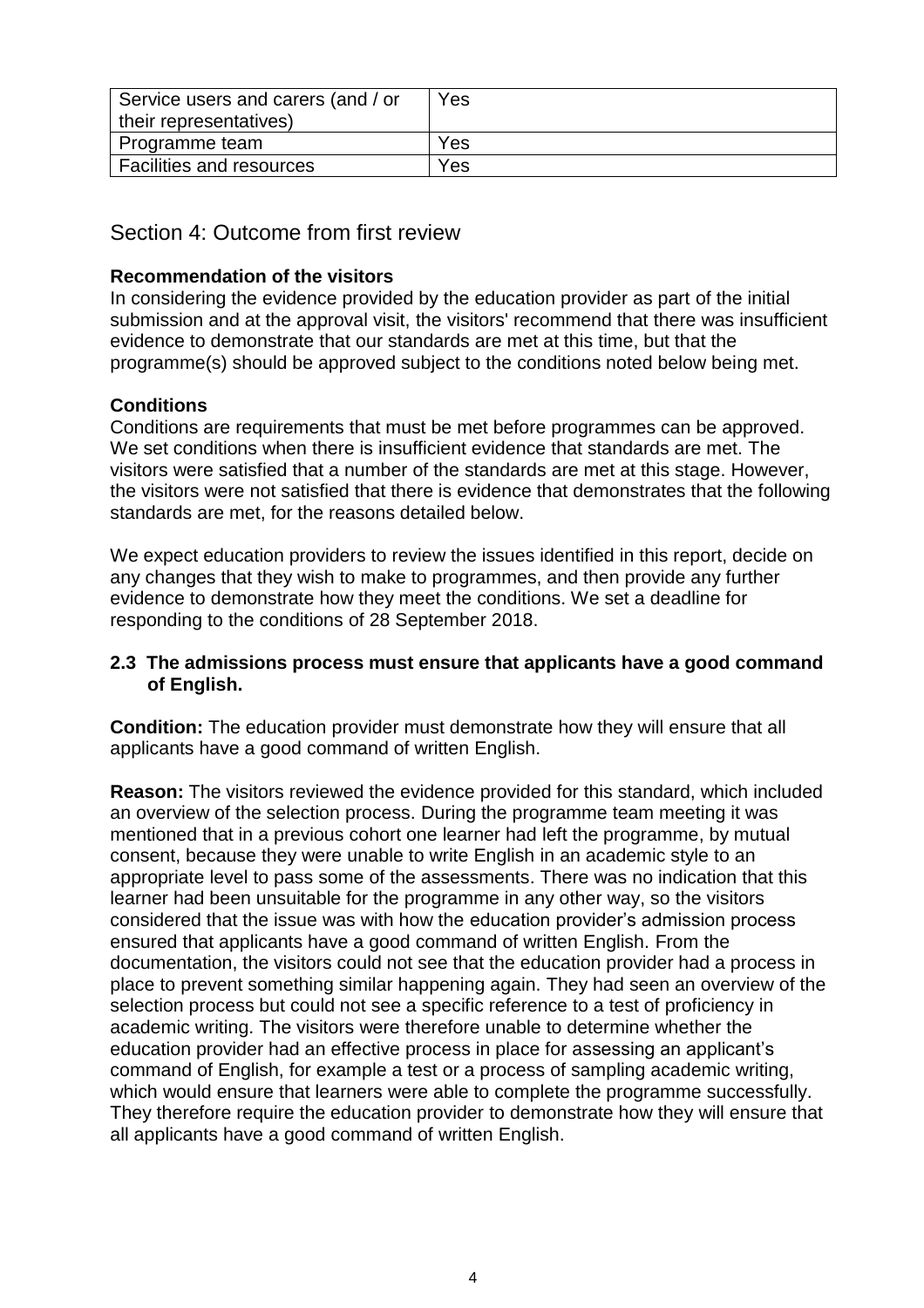#### **2.7 The education provider must ensure that there are equality and diversity policies in relation to applicants and that they are implemented and monitored.**

**Condition:** The education provider must demonstrate how equality and diversity policies in relation to applicants are implemented.

**Reason:** The visitors reviewed the evidence provided for this standard, including the application form and a description of how equality and diversity policies relating to admissions were monitored. The visitors also discussed with the programme team how they approached equality and diversity issues relating to admissions. The programme team stated that they had had discussions about diversifying their applicant base, and had taken steps to do so by, for example, advertising in media targeted at underrepresented groups. The visitors considered that while these actions were helpful, they were not based on specific feedback, and it was not clear that there was a formal process in place for taking forward actions that resulted from equality and diversity monitoring. They were therefore not satisfied that equality and diversity policies relating to admissions were being implemented, as there had not seen evidence of a clear system for how particular issues arising from monitoring would be translated into action. They require the education provider to submit further evidence of how equality and diversity policies relating to applicants result in action where necessary.

## **3.1 The programme must be sustainable and fit for purpose.**

**Condition:** The education provider must clarify their contingency plan for funding the programme if there is a high learner attrition rate.

**Reason:** The education provider stated in the mapping document that the programme was due for revalidation by Middlesex University in 2019, but did not provide further evidence about the sustainability of the programme. The visitors discussed this issue with the senior team. They were informed that the programme was designed as selffunding, as its costs were met by the tuition fees paid by learners. This was not an issue in itself, however the visitors were aware that in some years the attrition rate was quite high. For example in one year the programme had lost four learners for various reasons. As the programme was only approved for 18 learners, and sometimes had cohorts smaller than that, this was potentially a risk to the sustainability of the programme. The senior team clarified in discussion that they could manage this risk through reserves, but the visitors were not able to see a clear statement or policy regarding how this contingency would be managed. They therefore require the education provider to submit further evidence showing that there is a plan in place for sustaining the programme if funding from learners is insufficient to fund the programme for any reason.

#### **3.3 The education provider must ensure that the person holding overall professional responsibility for the programme is appropriately qualified and experienced and, unless other arrangements are appropriate, on the relevant part of the Register.**

**Condition:** The education provider must clarify the identity of the person with overall professional responsibility for the programme, and demonstrate that they have an effective process in place for identifying a suitable replacement if necessary.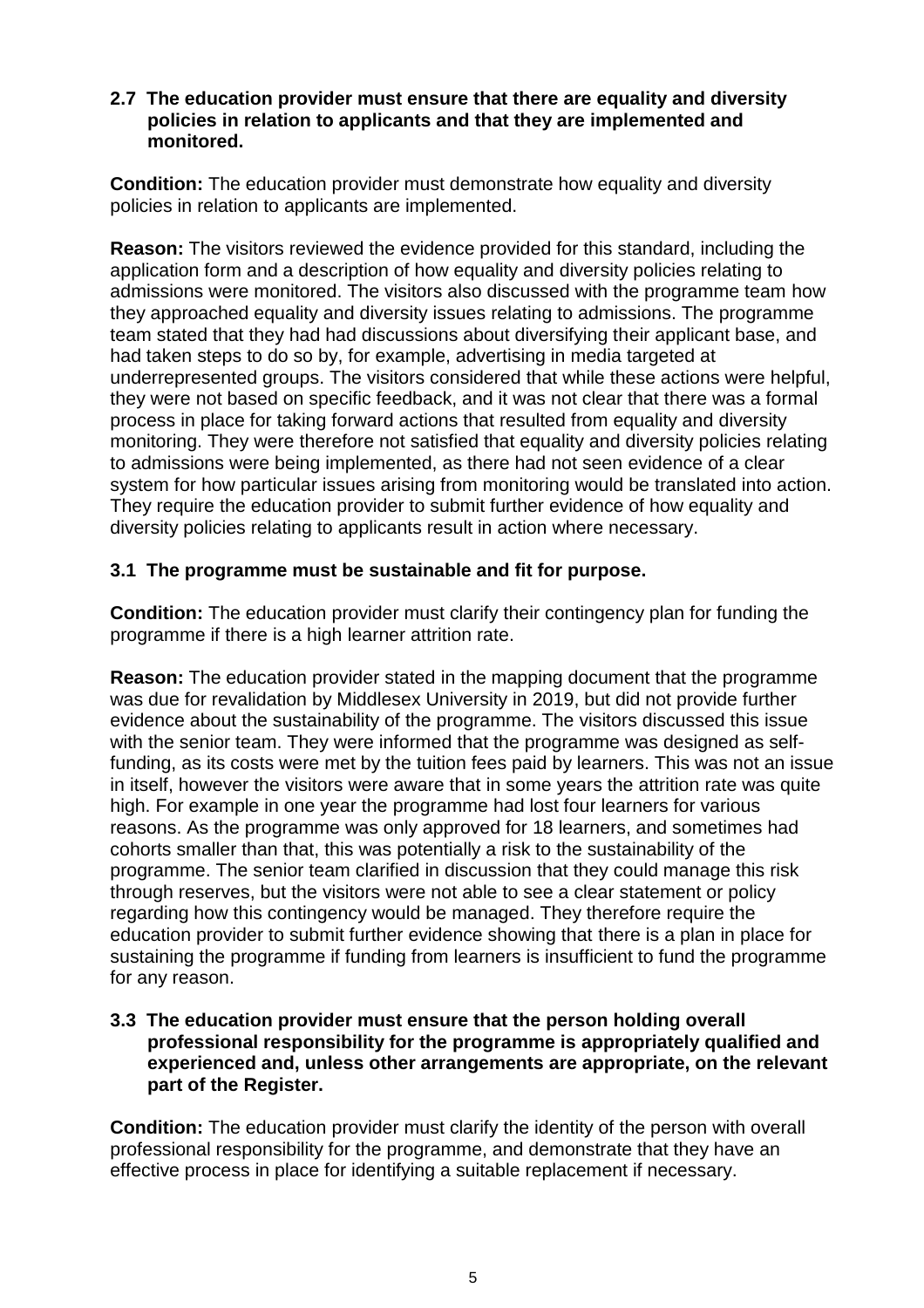**Reason:** The visitors reviewed the CV of Simon du Plock, Head of Faculty, submitted as evidence for this standard. They considered that he was suitable person to have overall professional responsibility for the programme, but from discussions at the visit it was not clear whether he was the person who was formally in a position of professional responsibility for the programme, and the visitors were not able to be sure about who did hold this position. Additionally, from discussions with the senior team it was not clear to the visitors whether there was a formal process in place for finding a new person for this role. The education provider had identified two leadership roles in the programme, Director of Studies and Director of Research, but it was not clear which of these had overall responsibility and it was not clear whether a formal process was in place to identify suitable new persons if necessary. The visitors therefore require the education provider to clarify who holds overall professional responsibility for the programme, and how the education provider will ensure that this person is suitable, and that there is an appropriate process to replace them if necessary.

#### **3.5 There must be regular and effective collaboration between the education provider and practice education providers.**

**Condition:** The education provider must demonstrate how they will ensure regular and effective collaboration between the education provider and practice education providers.

**Reason:** The visitors reviewed the evidence submitted for this standard. This included a section in the Programme Handbook outlining what learners should expect while on practice-based learning and a similar section in the Clinical Placements Handbook. It was not clear to the visitors from this evidence how the education maintained regular and effective collaboration with practice education providers, and they did not see any records of meetings between the education provider and practice education providers. From discussions with the programme team and senior staff members from practicebased learning providers, the visitors were not clear about whether there was regular and effective collaboration between the two groups. In these meetings the visitors were told about some long-standing relationships between the education provider and practice education providers, but it was not clear that this was the case with all practice education providers, and contact often appeared to be reactive rather than happening on a regular basis as part of an ongoing relationship. The visitors therefore require the education provider to demonstrate how they ensure regular and effective collaboration with all practice education providers. They considered that there was a connection between this condition and the conditions set under SET 5 dealing with monitoring of practice-based learning and the training, preparation and qualification of practice educators.

#### **3.6 There must be an effective process in place to ensure the availability and capacity of practice-based learning for all learners.**

**Condition:** The education provider must demonstrate how they will ensure the availability and capacity of practice-based learning for all learners.

**Reason:** The visitors reviewed the evidence provided for this standard, including the Clinical Placements Handbook and the clinical requirements section of the Programme Handbook. They were also able to discuss with the programme team the process for ensuring availability and capacity of practice-based learning. From the evidence provided it was not clear to the visitors whether there was a process in place for ensuring availability and capacity. The programme team stated in discussions that they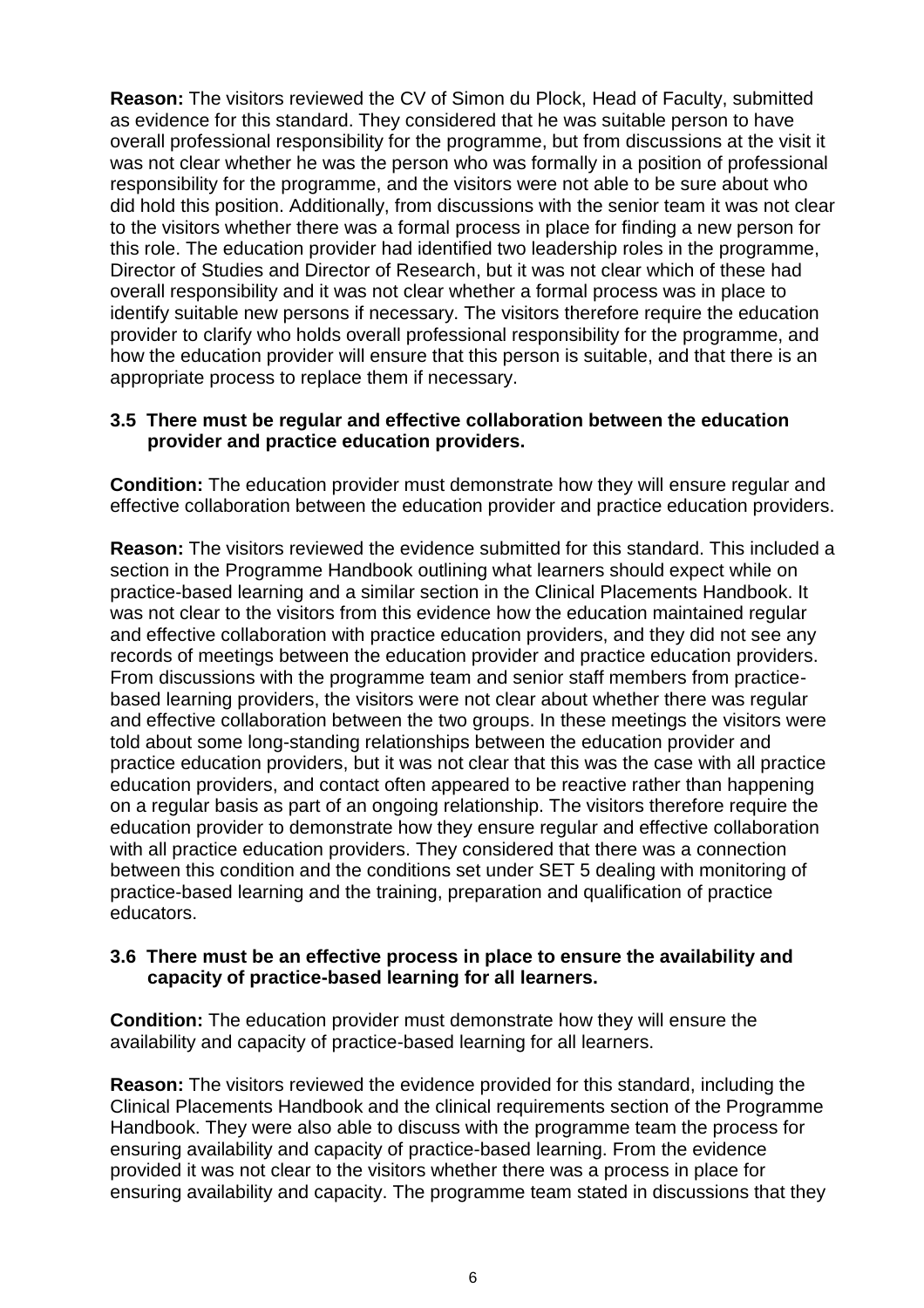had a wide range of practice-based learning partners, and that they were able to help learners find appropriate settings. However, the visitors were aware from discussions with the learners and from programme documentation that learners were expected to find their own practice-based learning, and that this could often take a long time, months or years. One learner reported having taken two years to locate an appropriate placement. Another learner stated that they considered themselves "lucky" to have obtained an appropriate placement. It was not clear to the visitors what formal input the programme team had into learners' searching for practice-based learning. It was clear that some staff had helped learners find placements but this did not appear to be part of a process. The visitors were therefore not satisfied that an effective process was in place, and they require the education provider to submit further evidence demonstrating that they have such a process.

## **3.7 Service users and carers must be involved in the programme.**

**Condition:** The education provider must demonstrate how they will ensure that service users and carers are involved in the programme.

**Reason:** The education provider did not submit any specific evidence for this standard, although they did state in their mapping document that they were developing relationships between service users and carers and the programme. The visitors were able to discuss service user and carer involvement with the programme team and with a service user who attended the meeting. They were aware from these discussions that the service user and carer involvement for the programme was at the planning stage. They could not see that there was currently an appropriate level of service user involvement, or how the education provider would monitor and evaluate service user and carer involvement in the programme. They were also not clear how the education provider had decided which service user and carer groups were the most appropriate and relevant to the programme. They therefore require the education provider to demonstrate that service users and carers will be appropriately involved in the programme, and how service users and carers will contribute to the continuous improvement of the programme.

## **3.11 An effective programme must be in place to ensure the continuing professional and academic development of educators, appropriate to their role in the programme.**

**Condition:** The education provider must demonstrate how they will ensure that staff on the programme have appropriate access to continuing professional development.

**Reason:** The visitors reviewed the evidence provided for this standard, including the Programme Handbook. From this evidence it was not clear to the visitors what arrangements were in place for continuing professional and academic development for staff on the programme. In discussions with programme staff the visitors noted that while some appropriate development activity did take place for some staff, there was not a formal policy in place, which meant that there was a lack of transparency about what exactly different staff members might expect, and potentially a lack of equity in access. This meant that the visitors could not be satisfied that there was an effective programme in place to ensure the continuing professional and academic development of educators. They therefore require the education provider to demonstrate how they will ensure the continuing professional and academic development of educators.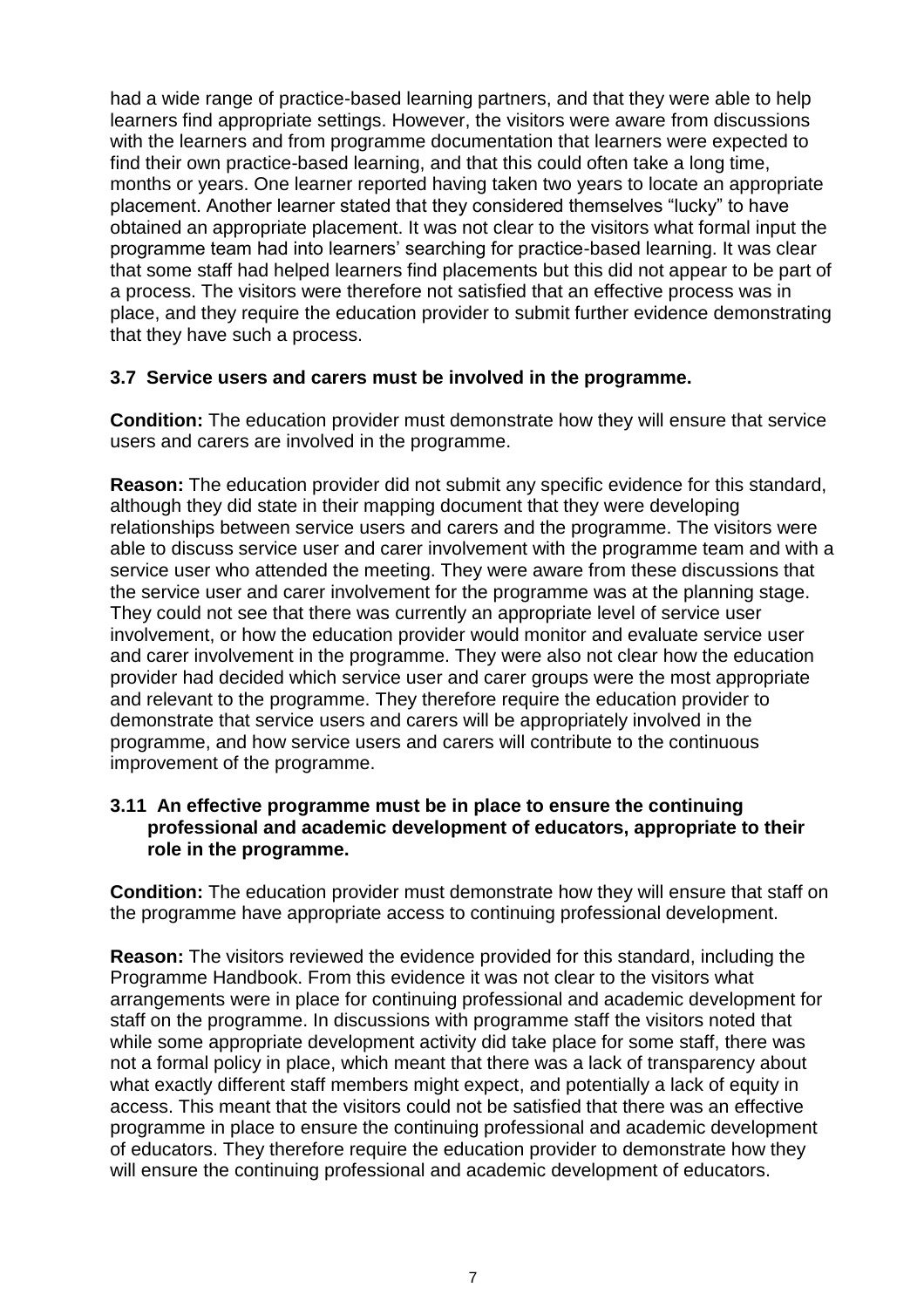#### **3.12 The resources to support learning in all settings must be effective and appropriate to the delivery of the programme, and must be accessible to all learners and educators.**

**Condition:** The education provider must demonstrate how they monitor the use of resources to ensure that those resources continue to be effective and appropriate to the delivery of the programme, and accessible to all learners and educators.

**Reason:** The visitors reviewed the evidence provided for this standard, the Programme Handbook. It was not clear to them how the evidence provided supported this standard. They were able to discuss access to resources with the programme team and with learners. The learners and staff did not appear to have many concerns about access to resources. However, the visitors noted that the education provider did not appear to have a system for monitoring usage of resources, such as books in the library, and so they were unable to determine how the education provider would ensure that all necessary resources continued to be available in sufficient numbers, and were accessible to all learners and educators. For example, if there were particular books which were being heavily used, or books which were not being used, the education provider would not have a process to prompt a decision as to whether they should increase the supply, or review whether a particular resource was still appropriate. The visitors therefore require the education provider to demonstrate how they will monitor use of resources to ensure that resources to support learning in all settings are effective and appropriate, and accessible to all learners and educators.

#### **3.14 The programme must implement and monitor equality and diversity policies in relation to learners.**

**Condition:** The education provider must demonstrate how they monitor equality and diversity policies in relation to learners, and record actions taken as a result of such monitoring.

**Reason:** The visitors reviewed the evidence provided for this standard, including an Equality and Diversity manual and policy documents from the validating body Middlesex University. Although these policies were appropriate and the visitors considered that the programme team were committed to them, the visitors were not able to see evidence of how equality and diversity policies were monitored. In particular they could not see where actions taken as a result of, and in response to, equality and diversity policies were recorded. In the documentation provided for this standard it was not clear to them how the education provider would assess how progress was or was not being made under equality and diversity policies. They therefore require the education provider to demonstrate how equality and diversity policies are monitored.

## **4.1 The learning outcomes must ensure that learners meet the standards of proficiency for the relevant part of the Register.**

**Condition:** The education provider must demonstrate how the learning outcomes on the programme enable learners to meet standard of proficiency for practitioner psychologists 13.19.

**Reason:** The visitors reviewed evidence related to this standard, including the Programme Handbook. From their review, and from discussions with the programme team and learners, they were not clear how the programme ensures that learners would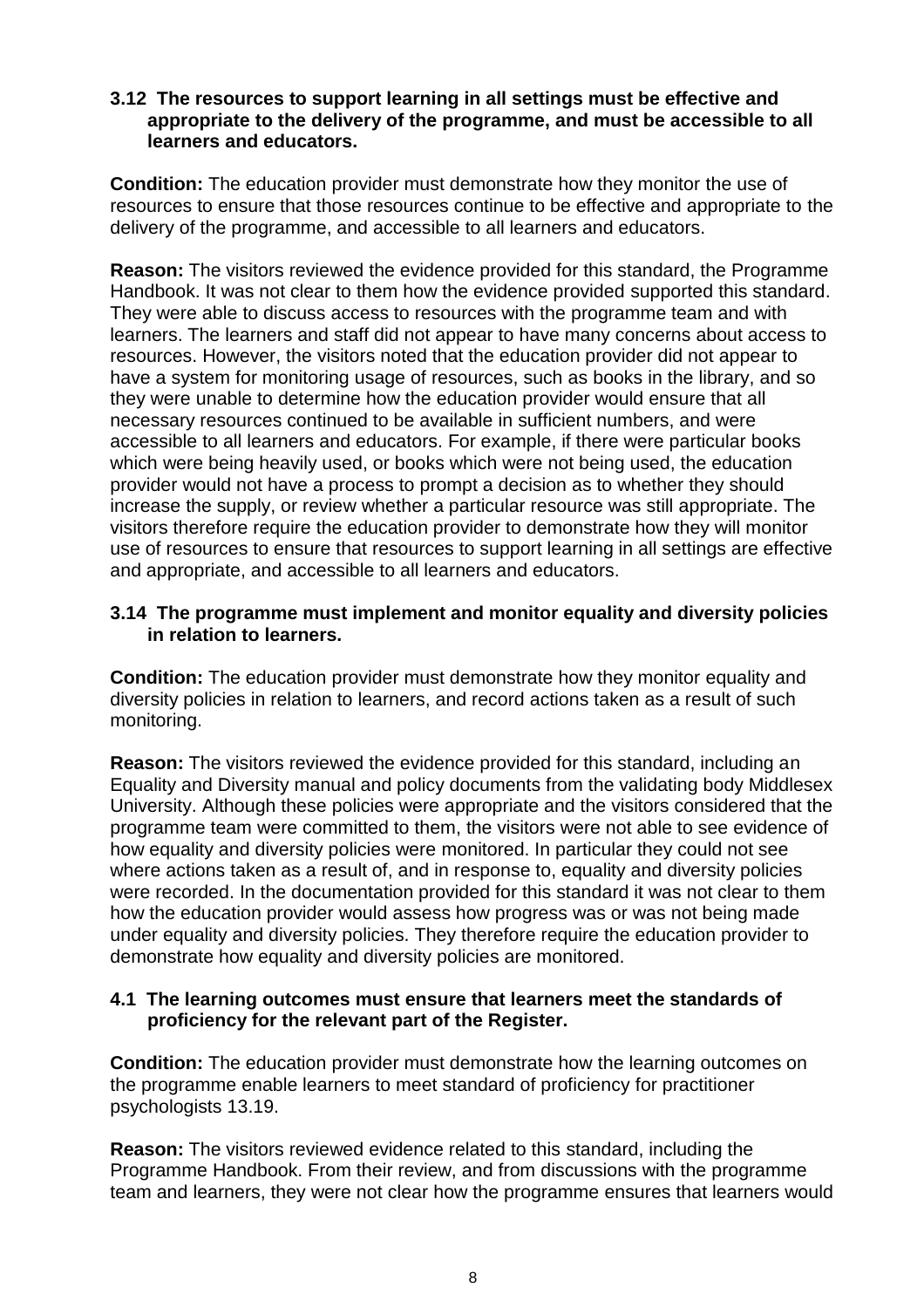be enabled to meet SOP 13.19 in the standards of proficiency for practitioner psychologists, inclusive of counselling psychologists. This SOP states that counselling psychologists should "understand the philosophy, theory and practice of more than one evidence-based model of formal psychological therapy". The visitors could not see where in the learning outcomes attached to the programme modules learners would be enabled to gain such an understanding of at least two different evidence-based models of formal psychological therapy. In the SOPs mapping document, under SOP 13.19, they were referred to parts of the Programme Handbook, but none of these references made it clear how the education provider would ensure that learners met the SOP. The visitors therefore require the education provider to demonstrate how the learning outcomes will ensure that learners gain the understanding referred to in SOP 13.19.

#### **4.8 The delivery of the programme must support and develop evidence-based practice.**

**Condition:** The education provider must demonstrate how the programme supports and develops evidence-based practice.

**Reason:** The visitors reviewed evidence provided for this standard, including the information provided in the Programme Handbook, and in module descriptors. They were also able to discuss with the programme team how the programme supported and developed evidence-based practice. In these discussions it was not clear to the visitors how the teaching of specific evidence-base therapies was integrated into the programme, and they could not see in the module descriptors where particular evidence-based therapies were covered. The programme team did describe how they introduced learners to evidence-based therapies but the visitors were not able to view evidence relating to this. They therefore require the education provider to submit further evidence demonstrating how the programme supports and develops evidence-based practice. They considered that there is a link between this condition and the condition set above under SET 4.1.

#### **5.2 The structure, duration and range of practice-based learning must support the achievement of the learning outcomes and the standards of proficiency.**

**Condition:** The education provider must demonstrate how the range of practice-based learning supports the learners to achieve the standards of proficiency for counselling psychologists.

**Reason:** The visitors reviewed the evidence for this standard, a section in the Programme Handbook dealing with the philosophy of the programme, and were able to discuss practice-based learning with the programme team and learners. The programme team stated that practice-based learning on the programme took place in a wide variety of settings with a diverse range of organisations using different therapeutic approaches. The visitors were not clear from these discussions or from the evidence submitted how the education provider ensured that, given the diversity of practicebased learning on offer, all learners were supported to achieve all the standards of proficiency for counselling psychologists. In particular the visitors considered that it was not clear how the education provider would ensure that the SOPs from 13.18 to 13.25, which deal with the need for learners to understand a number of evidence-based therapeutic approaches, would be met by all learners. The visitors therefore require the education provider to demonstrate how they will ensure that all learners can meet the SOPs given the diversity of approach among practice-based learning settings.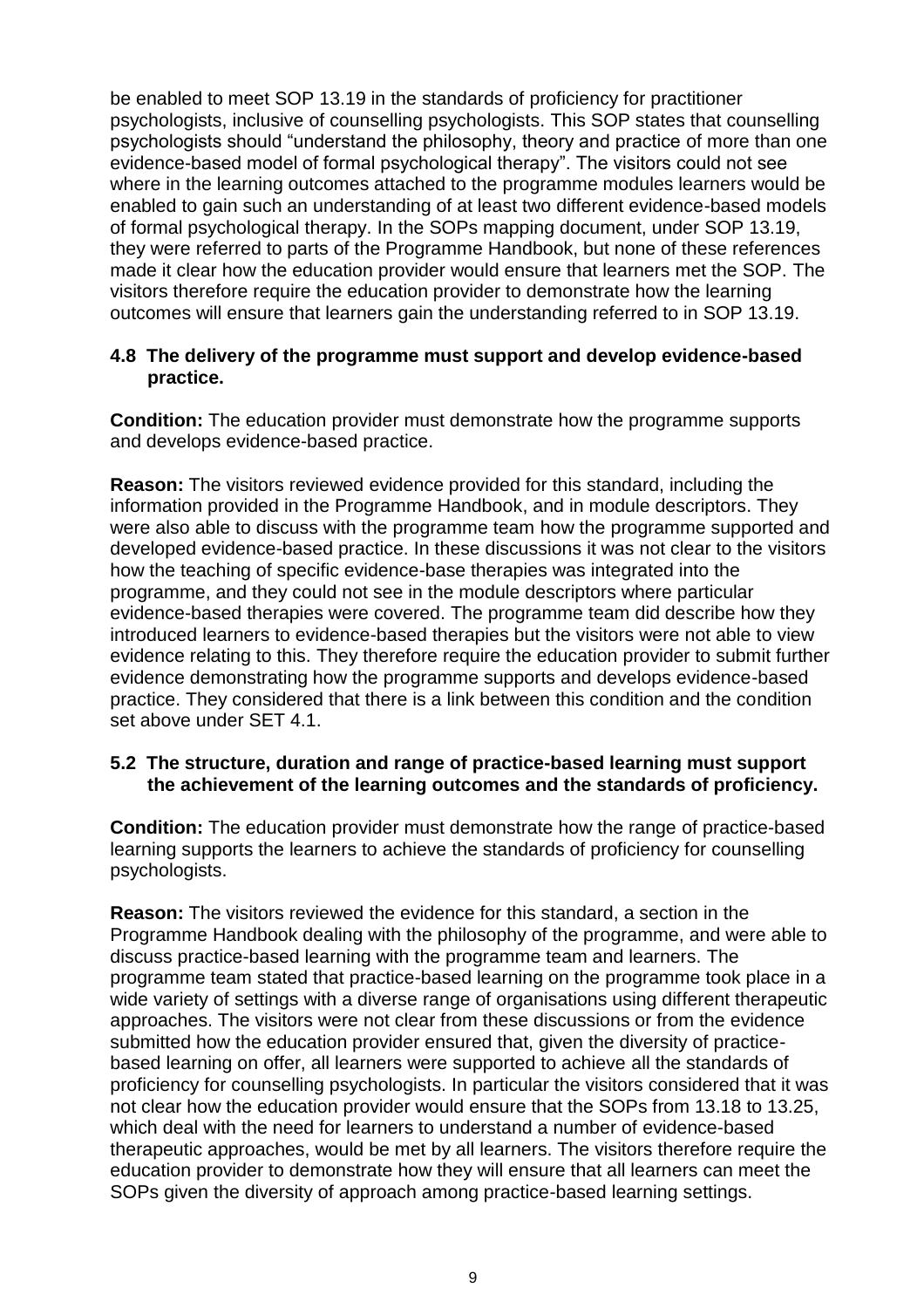#### **5.3 The education provider must maintain a thorough and effective system for approving and ensuring the quality of practice-based learning.**

**Condition:** The education provider must demonstrate how they maintain a thorough and effective system for approving and ensuring the quality of practice-based learning.

**Reason:** The visitors reviewed the evidence provided for this standard and were able to discuss it with programme staff. They were aware that practice-based learning settings were reviewed annually in line with the requirements of the professional body. However, they were not clear how the feedback loop from these reviews was closed, that is to say they were not able to see examples of how actions resulting from the reviews were taken forward. They also noted that the only formal feedback meeting between learners and programme staff took place at the very end of practice-based learning placements, meaning that there were limited opportunities to resolve problems that arose for individual learners during placements. The visitors were also unable to see a sample of a completed audit of a practice-based learning placement. No practice educators attended the practice educators' meeting, only senior staff members from practicebased learning partners, and so the visitors were unable to explore the issue of audit detail in more depth. They were therefore unable to determine whether this standard was met, and require the education provider to submit further evidence demonstrating how they approve and ensure the quality of practice-based learning.

#### **5.6 Practice educators must have relevant knowledge, skills and experience to support safe and effective learning and, unless other arrangements are appropriate, must be on the relevant part of the Register.**

**Condition:** The education provider must demonstrate how they monitor the knowledge, skills and experience of practice educators.

**Reason:** The visitors reviewed the evidence provided for this standard, which stated the practice education took place "within clinical supervision". The education provider did not provide detailed evidence about how they ensured that practice educators had relevant knowledge, skills and experience, and the visitors were not able to discuss the question with practice educators as they did not meet with any. Only senior staff members from practice-based learning partners attended the relevant meeting. In discussions the programme team explained the different kinds of supervision which learners would have in practice-based learning; some placements had a primary supervisor and others had what the education provider called "free supervision" where different individuals were involved in the supervision. It was not clear to the visitors how this system was overseen in practice. For example, they were not clear on the balance between free supervision and primary supervision, or which placements offered which forms of supervision. They could also not see evidence relating to the regularity of the education provider's contact with practice educators. The visitors were therefore not able to determine whether the education provider was in a position to ensure that practice educators had relevant knowledge, skills and experience to support safe and effective learning. They require the education provider to submit evidence demonstrating how they can ensure that practice educators have relevant knowledge, skills and experience.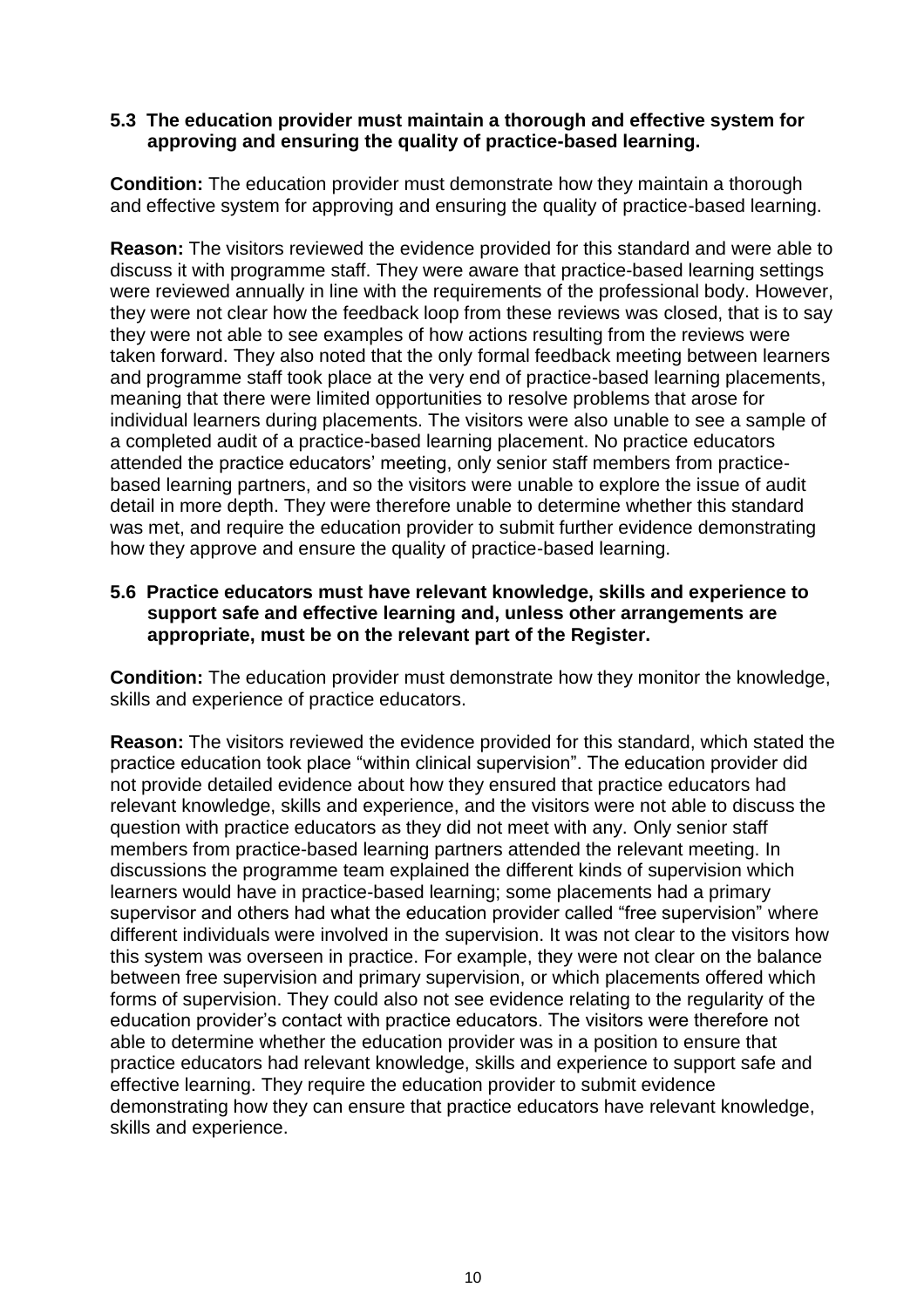#### **5.7 Practice educators must undertake regular training which is appropriate to their role, learners' needs and the delivery of the learning outcomes of the programme.**

**Condition:** The education provider must demonstrate how they monitor the training status of all practice educators, and how they ensure that new practice educators are appropriately trained.

**Reason:** The visitors reviewed the evidence provided for this standard, including the Programme Handbook, which laid out the training and continuing professional development (CPD) requirements for practice educators. The visitors considered that these requirements were appropriate, but it was not clear either from this document or from discussions with the programme team how the requirements were monitored. For example, they could not see how the education provider would ensure that practice educators had updated skills as appropriate, or how the education provider would ensure that new practice educators were appropriately trained for their role. The visitors were not able to meet with practice educators, only senior staff members from practicebased learning partners, so did not have an opportunity to clarify some of these issues. They therefore require the education provider to demonstrate how they will ensure that all practice educators undertake regular training appropriate to their role, and that new practice educators receive training so that they can understand their role in delivering the programme learning outcomes.

## **5.8 Learners and practice educators must have the information they need in a timely manner in order to be prepared for practice**‑**based learning.**

**Condition:** The education provider must demonstrate how they ensure that practice educators have all the information they need in order to be prepared for practice-based learning.

**Reason:** The visitors reviewed the evidence provided for this standard, including the Programme Handbook. This evidence gave a narrative of how preparation for practicebased learning was intended to work, and this appeared to be appropriate, but the visitors were not clear how the education provider would ensure that all practice educators had access to all the information they needed. From discussions with the programme team they were aware that there was some contact between the education provider and practice educators, but there did not appear to be a system for ensuring that this occurred to an appropriate level before every placement. The visitors were not able to talk to practice educators, only senior staff members from practice-based learning partners, so were unable to clarify this issue from that perspective. Learners did not report any specific problems with the preparation of practice educators, but in the absence of a clear process the visitors could not be clear that the standard was met, and they therefore require the education provider to demonstrate how they will ensure that practice educators have all the information they need in a timely manner to be appropriately prepared.

#### **6.3 Assessments must provide an objective, fair and reliable measure of learners' progression and achievement.**

**Condition:** The education provider must demonstrate how they ensure that assessments provide an objective, fair and reliable measure of learners' progression and achievement.